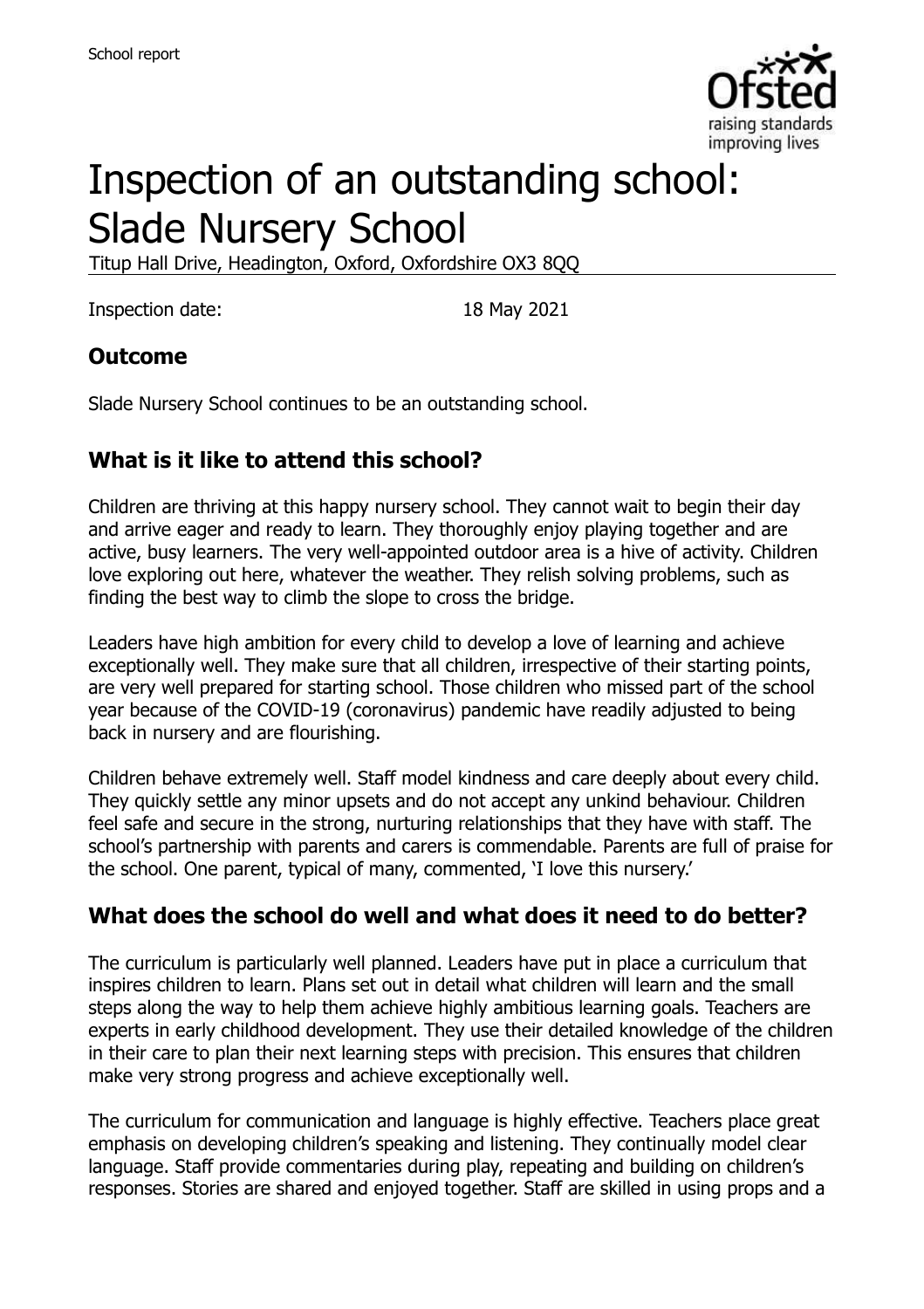

narrative structure to help children create their own stories. Children learn about the conventions of traditional tales. For example, they know these often end with 'and they all lived happily ever after'. Staff use, and expect children to use, ambitious vocabulary. One child delighted in explaining the life cycle of a butterfly, using words such as 'chrysalis'.

The school caters very well for children's physical development. Children love navigating their way over and around the various outdoor equipment. They learn to play safely and understand risks, such as when climbing and jumping. Children become increasingly independent with everyday routines, such as using the toilet, putting on coats and tidying up after snack time.

Children play happily together and are kind and considerate. Staff listen attentively to children. They help them to manage their feelings and to understand how others may be feeling. Staff support children to express themselves clearly, for instance by teaching them words or phrases and supporting some with visual prompts, such as pictures and signs.

Staff are highly attuned to the needs of children with special educational needs and/or disabilities (SEND). They provide excellent support for these vulnerable young children. Leaders work in close partnership with health and other services to ensure that children and their families get the support they need.

Through stories, songs and celebrations, children learn about other cultures and faiths. Before the pandemic, the school had well-established visits to places such as the Oxford Science Museum. These experiences helped to enrich children's lives and broaden their horizons. Until such visits can resume, leaders have adapted their plans appropriately. They have strengthened further the opportunities for children to learn about the world around them.

Staff are proud to belong to this vibrant nursery. They work together as a tight-knit team where 'everyone looks after each other'. Strong teamwork and shared high aspirations for the children in this community are pivotal to the success of this school.

## **Safeguarding**

The arrangements for safeguarding are effective.

Safeguarding and children's well-being constitute the top priority for everyone at this nursery. There is a strong culture of safeguarding. Staff and leaders know children and families very well and are alert to any concerns.

Leaders have put effective systems in place to identify any children or families who may need early help or support. They work closely with a raft of other services, including social care professionals, to help keep children safe. Regular training ensures that all staff and governors are knowledgeable and confident in fulfilling their responsibilities.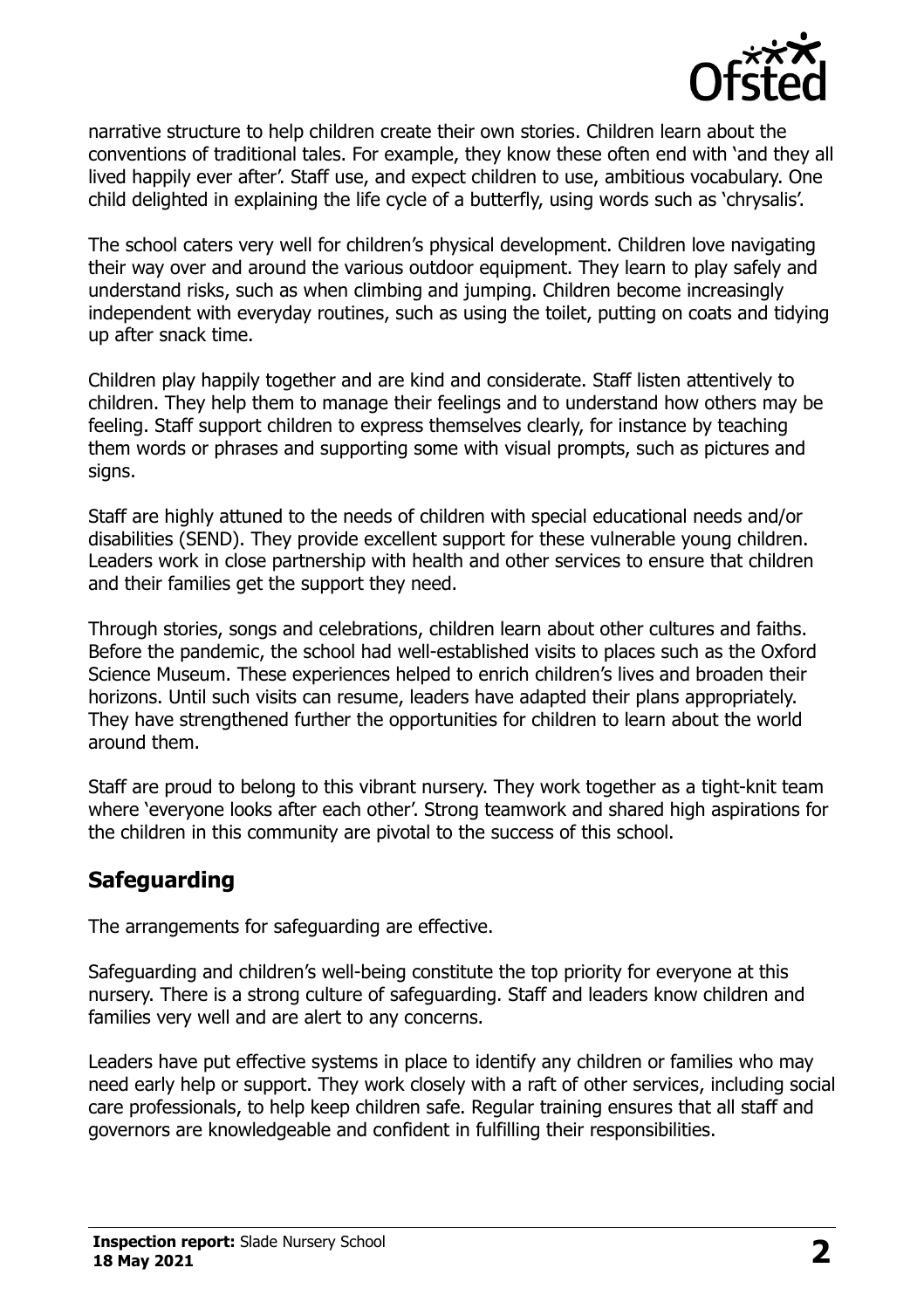

## **Background**

When we have judged a school to be outstanding, we will then normally go into the school about once every four years to confirm that the school remains outstanding. This is called a section 8 inspection of a good or outstanding school, because it is carried out under section 8 of the Education Act 2005. We do not give graded judgements on a section 8 inspection. However, if we find some evidence that a good school could now be better than good, or that standards may be declining, then the next inspection will be a section 5 inspection. Usually this is within one to two years of the date of the section 8 inspection. If we have serious concerns about safeguarding, behaviour or the quality of education, we will convert the section 8 inspection to a section 5 inspection immediately.

This is the second section 8 inspection since we judged the school to be outstanding on 21 February 2013.

#### **How can I feed back my views?**

You can use [Ofsted Parent View](https://parentview.ofsted.gov.uk/) to give Ofsted your opinion on your child's school, or to find out what other parents and carers think. We use Ofsted Parent View information when deciding which schools to inspect, when to inspect them and as part of their inspection.

The Department for Education has further quidance on how to complain about a school.

If you are the school and you are not happy with the inspection or the report, you can [complain to Ofsted.](https://www.gov.uk/complain-ofsted-report)

### **Further information**

You can search for [published performance information](http://www.compare-school-performance.service.gov.uk/) about the school.

In the report, '[disadvantaged pupils](http://www.gov.uk/guidance/pupil-premium-information-for-schools-and-alternative-provision-settings)' refers to those pupils who attract government pupil premium funding: pupils claiming free school meals at any point in the last six years and pupils in care or who left care through adoption or another formal route.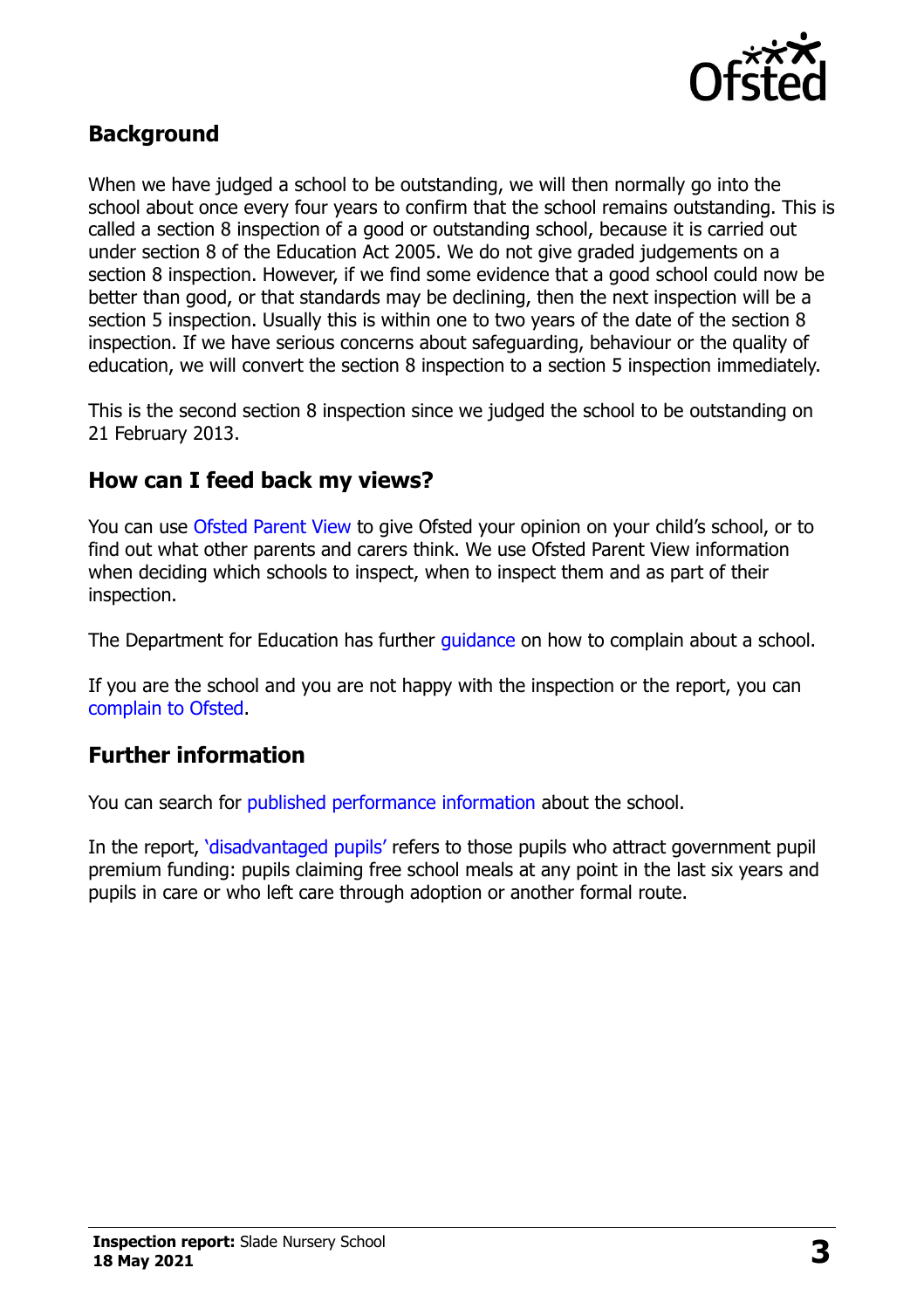

## **School details**

| Unique reference number             | 122970                                                           |
|-------------------------------------|------------------------------------------------------------------|
| <b>Local authority</b>              | Oxfordshire                                                      |
| <b>Inspection number</b>            | 10192876                                                         |
| <b>Type of school</b>               | <b>Nursery</b>                                                   |
| <b>School category</b>              | Community                                                        |
| Age range of pupils                 | 2 to $5$                                                         |
| <b>Gender of pupils</b>             | Mixed                                                            |
| Number of pupils on the school roll | 102                                                              |
| <b>Appropriate authority</b>        | The governing body                                               |
| <b>Chair of governing body</b>      | Hugh Turner                                                      |
| <b>Headteacher</b>                  | Carol Lister                                                     |
| Website                             | www.sladenurseryschool-headington.org.uk                         |
| Date of previous inspection         | 6 July 2016, under section 8 of the<br><b>Education Act 2005</b> |

## **Information about this school**

- Slade Nursery School is a maintained nursery school with provision for two- to fiveyear-old children. Children are currently being taught in two classes and attend either part- or full-time.
- Since the previous inspection, the school has federated with Wood Farm Primary School. Following the federation, the headteacher of Wood Farm Primary School was appointed as the executive headteacher of the nursery school. The primary school shares the same site as the nursery school.
- Slade Nursery School also runs a day nursery, which operates on the school site. The day nursery is registered separately and caters for young children from the age of one. The day nursery also provides wraparound care for children attending Slade Nursery School and Wood Farm Primary School.
- The school has a higher than average proportion of children whose first language is not English.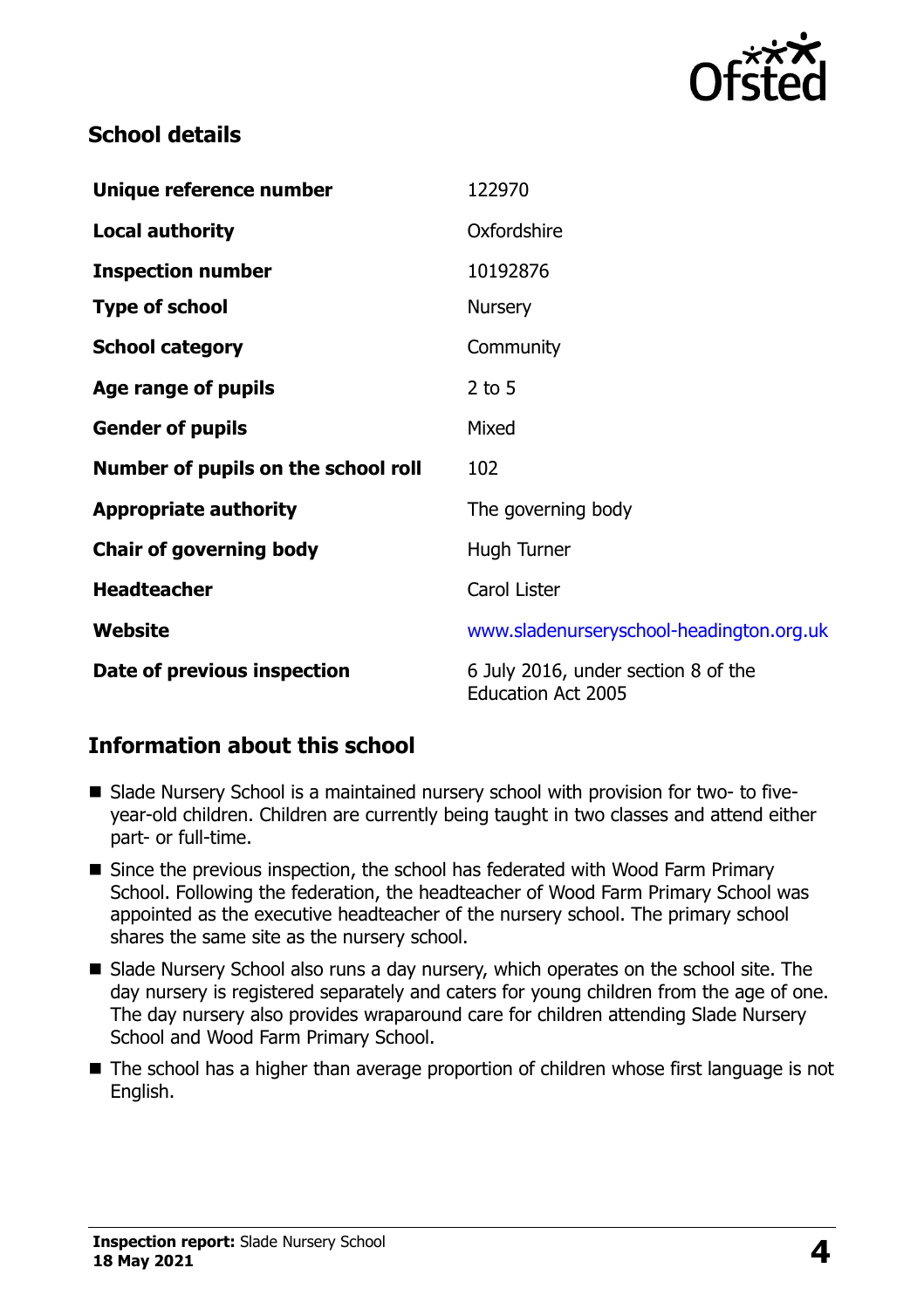

## **Information about this inspection**

- This was the first routine inspection the school received since the 2020–21 COVID-19 pandemic. Inspectors discussed the impact of the pandemic with the school, and have taken that into account in their evaluation of the school.
- We met with the headteacher, other leaders and teachers. We held a separate meeting with the leader with responsibility for SEND.
- We did deep dives in the three prime areas of learning: communication and language, personal, social and emotional development and physical development. We met with leaders and teachers, visited classrooms and outdoor learning areas and talked with children.
- The lead inspector met with three members of the governing body, including the chair and the vice-chair of governors.
- An inspector held a telephone discussion with a representative of the local authority.
- We reviewed a wide range of school information, including the school's record of recruitment checks, policies and other safeguarding documents. We also reviewed the school's curriculum plans.
- An inspector spoke to parents at the start of the morning and afternoon nursery sessions. There were too few responses from parents from Ofsted's online survey, Parent View, to be considered. We considered the views of staff during meetings with them and took into account the five responses to Ofsted's staff survey.

#### **Inspection team**

Sue Cox, lead inspector **Her Majesty's Inspector** 

Louise Walker **Her Majesty's Inspector**